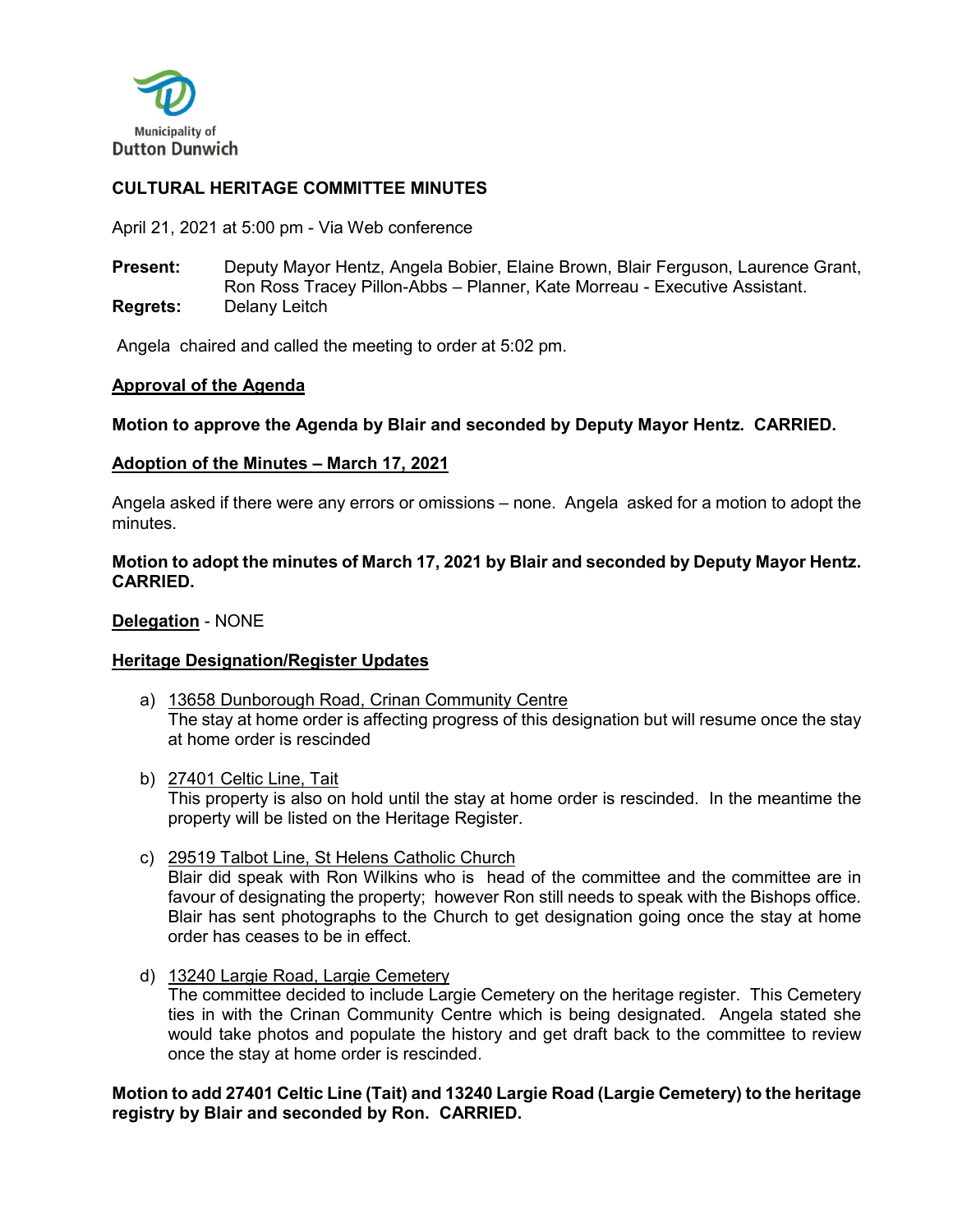# **Doors Open (2021 Theme - Design)**

Angela stated the City of St. Thomas purchased an App called "Goose Chase" which was used to hold a Scavenger Hunt around the City. Angela reached out to the company who created the App but it is very expensive. Angela will look into more affordable alternatives.

The Doors Open event format options were discussed. The event would not be restricted to one day if a virtual tour was done. Angela stated one option is to not do any properties but do all the cemeteries which could be in person as it is outside. However the Ontario COVID response framework "colour codes" would need to be observed.

The committee agreed to defer the list of properties selected for this years' Doors Open until 2022 and do the cemeteries instead. Committee members could be available for one day at a cemetery location and talk about the history with visitors etc. Angela has the transcripts for all the cemeteries in the municipality. Angela offered to share the list of cemeteries and the map which she has at the museum.

Cemeteries will be assigned to committee members at the next meeting. The date of October 24 was agreed upon for this event.

# **Ongoing Matters**

- Iona Park Naming Recommendation Lumley Park Deputy Mayor Hentz stated this project is on hold but is hoping to have park opening event when it is permitted.
- Research for Hamlets Interpretive Signs
	- a) Angela found photos of Burwell's Corners. Angela needs to get permission for them to used.
	- b) Laurence circulated the first draft of the Iona interpretive sign for the committee to review.
	- c) Blair has plenty of information and photos for the Wallacetown interpretive sign. Blair will get a draft together for the next meeting.
- Elgin County Cycling Trail Project

Deputy Mayor Hentz confirmed Mike Baker did provide a presentation to members of Council. The County is inviting Dutton Dunwich, through the use of the library building, to participate in a mural project celebrating local history using the themes of cycling and transportation to draw attention to the cycling trails in the area and add to visitor and resident enjoyment of the library.

- Protocols on Recycling Materials from Demolished Buildings A discussion ensued regarding a century house and barn being demolished and if it is possible to connect the property owner with an architectural salvager. The committee would like to document the property before it is demolished.
- Port Talbot Bronze Federal Plaque Replacement Deputy Mayor Hentz reported that the replacement plaque will be completed this year. Tracey will follow up to establish an installation timeline.
- Ontario Heritage Act (Bill 108) Nothing new to report.
- Cemeteries Walking Tour This tour will now be part of the Doors Open event. It was suggested the committee try to identify 3 to 4 notable people who are resting in the various cemeteries.